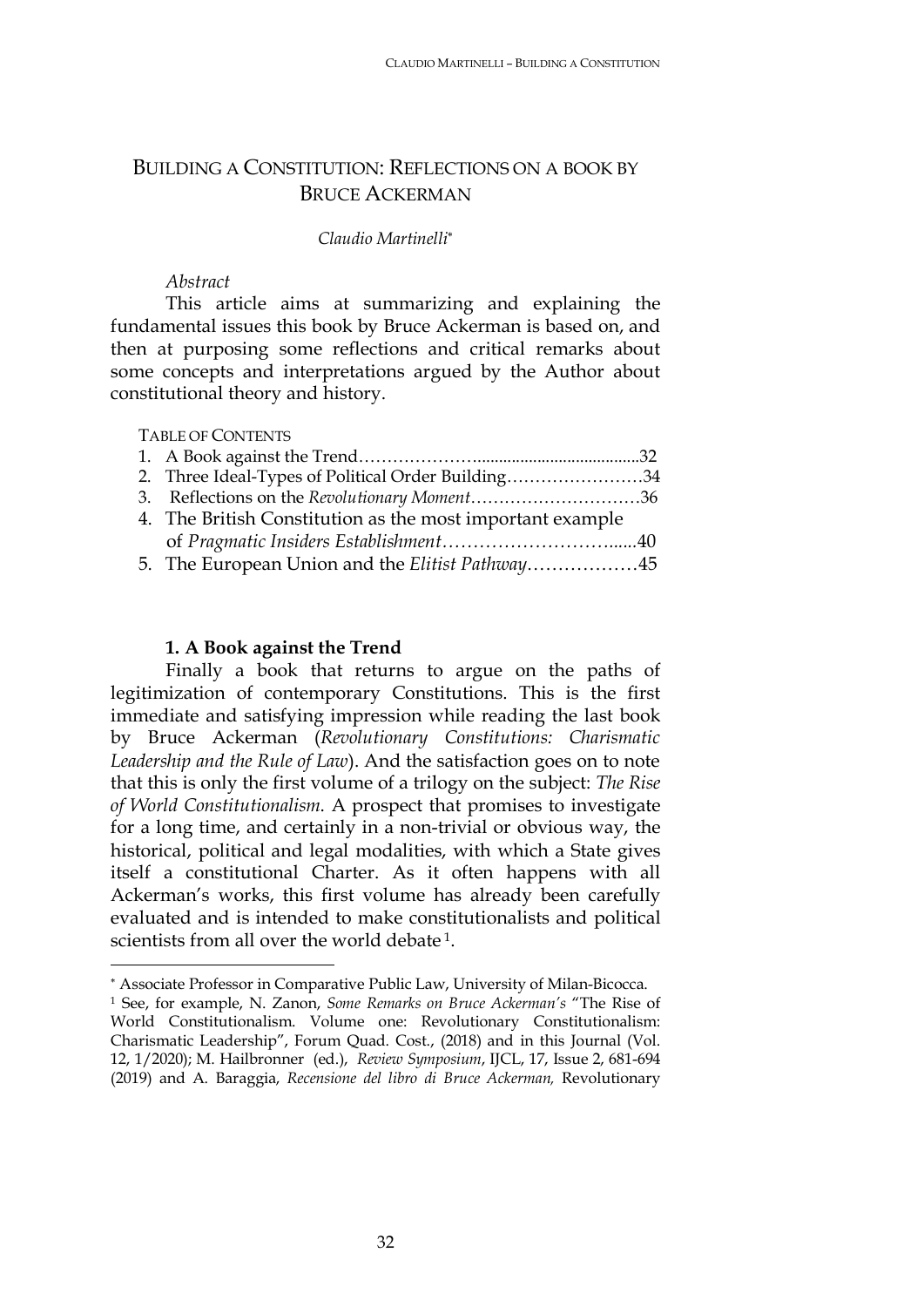So, as mentioned, it is a book clearly at odds with the canons of contemporary constitutional studies at a global level, and for various reasons.

First of all, its methodological approach is based on a interdisciplinary research. The comparative constitutional law, the historical reconstruction and the reinterpretation of political categories, mix and merge with no concern to preserve the purity of each discipline. A kind of approach we are too often forced to observe from the reading of scientific works, particularly in the Italian language, an approach that from the premises is meant to clarify their sectorial position, to define the disciplinary boundaries, to reassure interested readers and professional evaluators on the strict respect of fences, corporately raised not only between branches of knowledge very far apart, but especially among related sectors. Ploughing borderlands continues to be an unpopular exercise, annoying the readers and troubling the writers; while the real trouble is precisely the persistence of this mentality that, willing to pursue an abstract and supposed uniqueness in method and concepts, actually ends up withering the strands of research, often screwing them around stale ideas.

On the contrary, this book by Ackerman does not care about boundaries, it continually crosses them, feeding of the resources each discipline can offer. At the same time, however, it never falls into a kind of methodological confusion, knowing full well that every knowledge is the bearer of specificity that must be respected.

This interdisciplinary nature generates the happy consequence of an anti-formalistic and non-positivistic approach to legal issues. The law, meant in both ways objectively and subjectively, is not treated according to typically technical canons, but is placed within a broader horizon, rich of many other historical, political, social phenomena, and so on, not linked to the technicalities of law. In this way it fully grasps the specificity of constitutional law, understood not as a mere set of rules, but as a real crossroads towards which various aspects of social life converge, which explanation needs plural knowledge. And if this is true for constitutional law in the strict sense, it is even truer if the field of investigation concerns the constitutional comparison,

<u>.</u>

Constitutions. Charismatic Leadership and the Rule of Law, *Harvard University Press, 2019*, Oss. Cost., 4, (2019).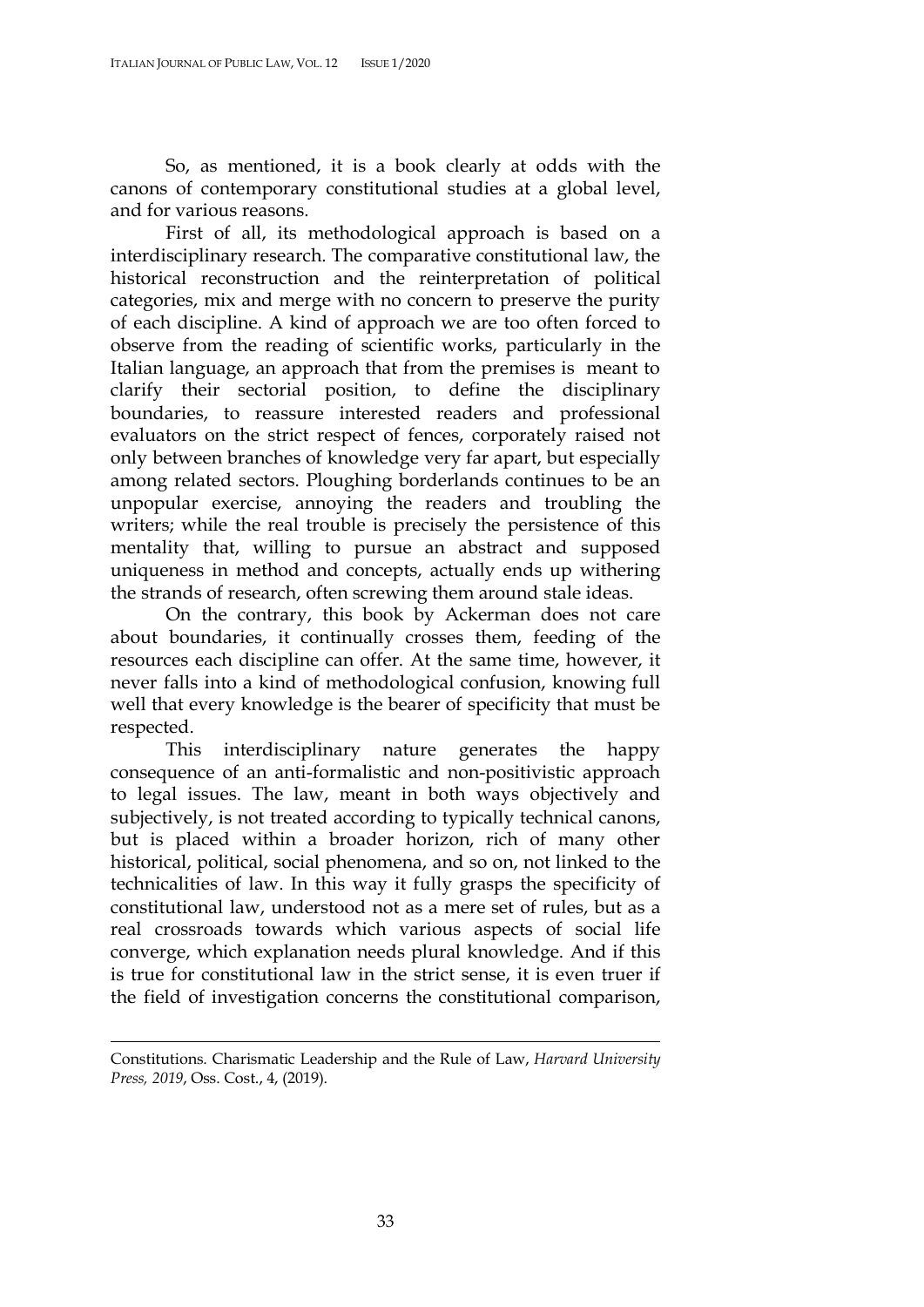specifically proposed in relation to the different ways the Charters are born and consolidated in.

And here we cross a further counter-trend, pertinent to the object of analysis. The book by Ackerman has the merit of reflecting on the historical roots of contemporary constitutionalism. In the framework of the volume, the adjective must be understood essentially as a limit in the field of investigation to the events of the 20<sup>th</sup> century, an historical period that was as intense and contradictory as ever, luminous and tragic, which saw on the History scene antithetic political philosophies, alternative models of power organization and charismatic personalities able to throw the world into the abyss or help save it. Within this frame our author is concerned with providing some reading keys aimed at interpreting this complexity. In his analysis constitutional Charters are not taken statically, as photographs to be commented in their details perhaps losing sight of the overall vision of the images. Ackerman wonders, instead, how each photograph was taken, who took it, by which techniques and by which constraints. In short, metaphor aside, he draws our attention to the importance of understanding the criteria and the ways that legitimize a Constitution in order to interpret its present, even from a strictly legal point of view.

While turning the attention to these issues, the author attempts a double operation, apparently contradictory but in reality fully coherent: revising and reformulating the conceptual categories to catalogue by the historical processes of formation of a new order (first the State, but also supranational as in the specific case of the European Union), and then placing the analysis of each experience framed in these new categories, showing how elastic these bands could be in order to contain all possible variants and internal variations. In short, a continuous, two-way dialogue between particular and general, between theories and practices, between history and present.

## **2. Three Ideal-Types of Political Order Building**

The core behind the entire trilogy is in these new categories, elaborated by Ackerman to catalogue in three distinct groups the historical processes of formation of the twentieth century constitutional systems. The adjective "new" should not be understood in an absolute sense, neither linguistically nor on the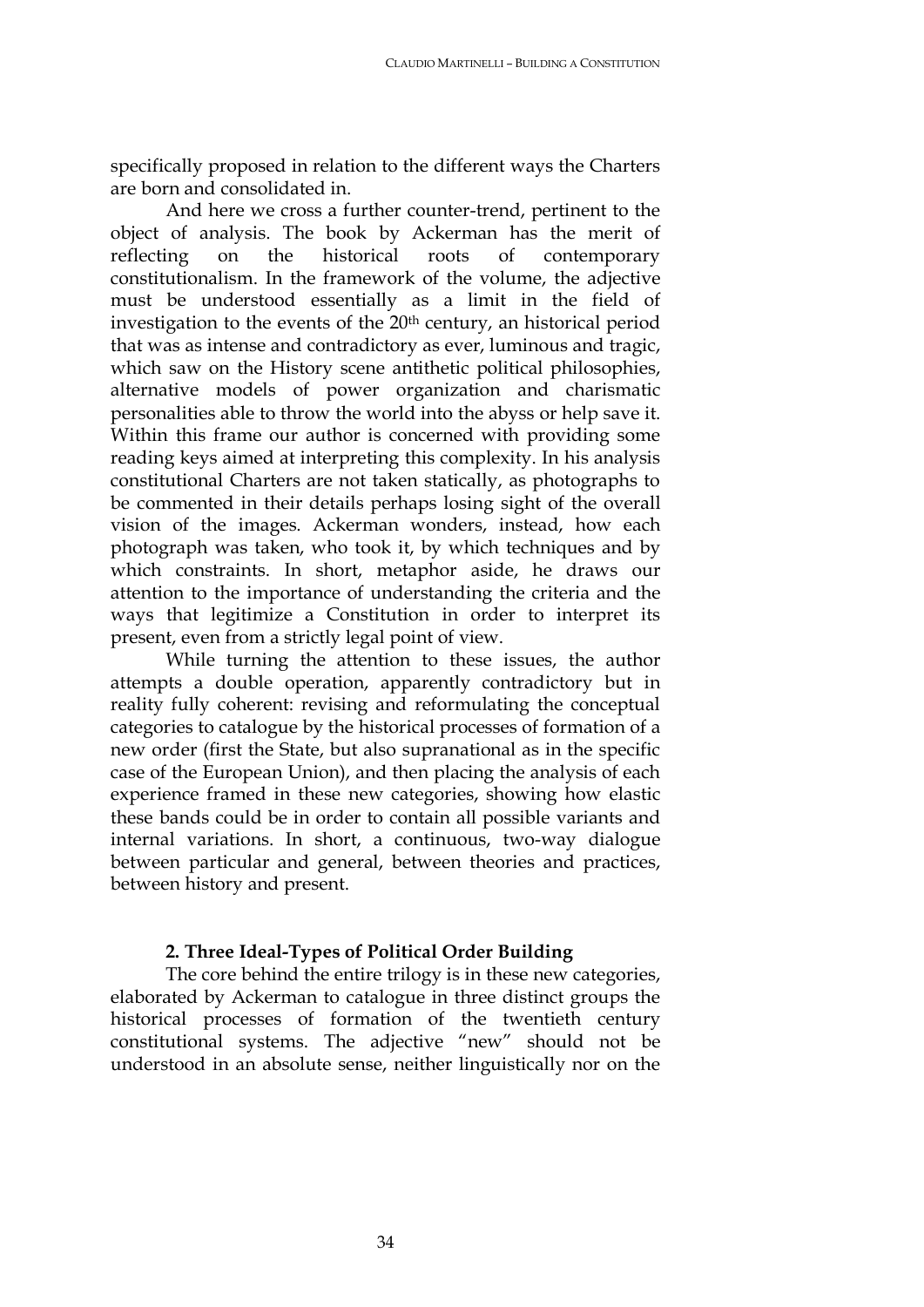point of scientific dogmatics. In fact, in the book are used concepts such as "revolution", "leadership", "charisma", "elite", "establishment", which for centuries have been the heritage of all sciences that, from different points of view, study the dynamics of political power, in its constants and in its variables. The new element is instead in the different nuances of meaning given to these expressions and the particular interpretative value of the phenomena the author draws from the categories he proposes and the related case study groupings.

In Ackerman's view there have been three ways to establish a political order, corresponding to three ideal-types:

a) a revolutionary moment;

b) pragmatic insiders establishment;

c) elite construction.

According to this reconstruction, the first scenario «makes a sustained effort to mobilize the masses against the existing regime»; in the second one «the political order is built by pragmatic insiders, not revolutionary outsiders»; and finally we need to examine a third scenario because «regime-change sometimes occurs without the pressure of a massive popular uprising – and this requires the addition of a third ideal-type. Call it elite construction»2.

The published volume focuses the analysis on the first path but the introductory chapter is eloquent enough to explain the overall meaning of the trilogy.

In my opinion, the main merit of the whole work is to propose a vision of constitutionalism based on specificities and distinctions, at a two-tier. The three *Pathways* are the first level. By their identification, Ackerman draws our attention to the need to investigate how a constitutional process is established not only from the point of view of the legal construction of the institutions, but from the broader point of view of the "legitimacy of power". The different prospective is not a negligible detail since it provides a very different classification of phenomena. For example, the factual perception that a Charter derives from the work of a constituent assembly is not a decisive factor to place it in one of the three paths, nor are the fundamental principles it is based on. In fact, to quote only one of the many possible comparisons, according to Ackerman the Italian Constitution is part of a

 <sup>2</sup> See the *Introduction: Pathways*, pp. 1-3.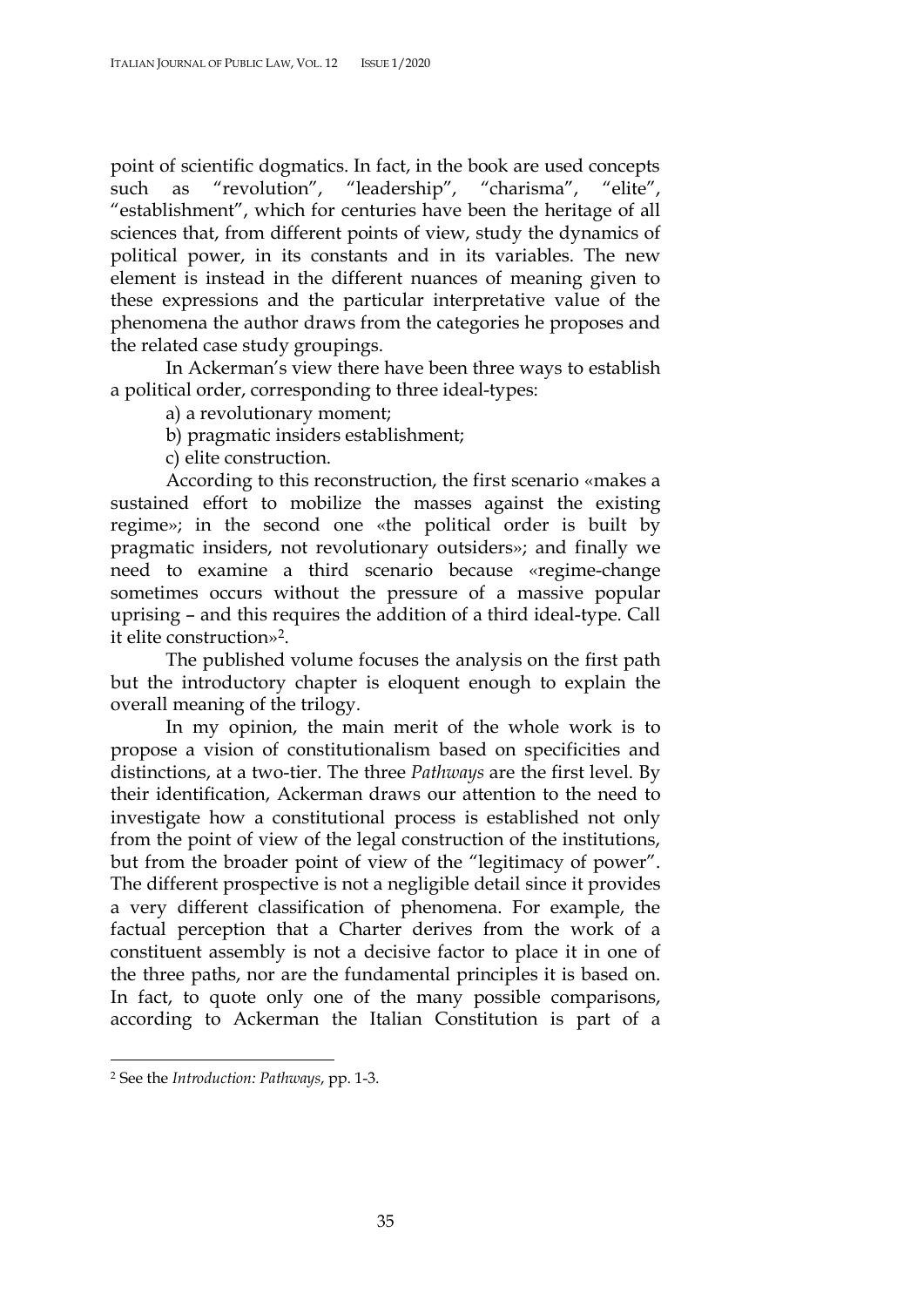historical process of a revolutionary type, and therefore ranks in the group of *Revolutionary moments*3; whereas the post-Franchist Spanish Constitution, while also drawn on democratic values and having treasured the constitutional experiences arisen in the immediate World War II, would be the result of a very different process, essentially managed by elites in charge and, therefore, classified as belonging to the third group. As well as the German *Grundgesetz*, mainly because of the decisive conditioning exerted by foreign powers on constitutional choices.

The second level consists of the distinctions drawn within each reference group: a setting that allows the author to make full use of their categories, fleeing from the danger of turning them into parameters and making them really elastic and enveloping, but never at risk of falling into a substantial irrelevance.

In short, a courageous and daring operation, it might be possible to disagree with about the merits, even radically, but that certainly cannot be dismissed as irrelevant.

#### **3. Reflections on the** *Revolutionary Moment*

Entering, therefore, on the merits of the distinctions, classifications and interpretations proposed by the book, we have to focalize on the first group, the subject of the book: the *Revolutionary moment*.

The fundamental and essential concept to understand the meaning of this *Pathway* is summarized by the expression *Revolution on a human scale*4. Ackerman wants to draw a line between, on one hand, the revolutions pursuing a complete upheaval of political structures, of legal system, of foundations of society and even of anthropological character of citizens<sup>5</sup>, and, on the other, moments of political change, certainly also very marked and radical, but that «do not attempt a total makeover of society. They focus on *particular sphere(s) of social or political life*, and

<sup>&</sup>lt;sup>3</sup> See some critical remarks about this vision of Italian constitutional history in D. Tega, *The Constitution of the Italian Republic: Not revolution, but principled liberation*, IJCL, 17, Issue 2, 690-694 (2019).

<sup>4</sup> Emphasize the importance of this concept N. Zanon, *Some Remarks on Bruce Ackerman's* "The Rise of World Constitutionalism. Volume one: Revolutionary Constitutionalism: Charismatic Leadership", cit. at 1, 2.

<sup>5</sup> For very deep reflections about the concept of revolution see D. Fisichella, *Rivoluzione, politica e diritto*, in Id., *Concetti e realtà della politica*, 259-273, (2015)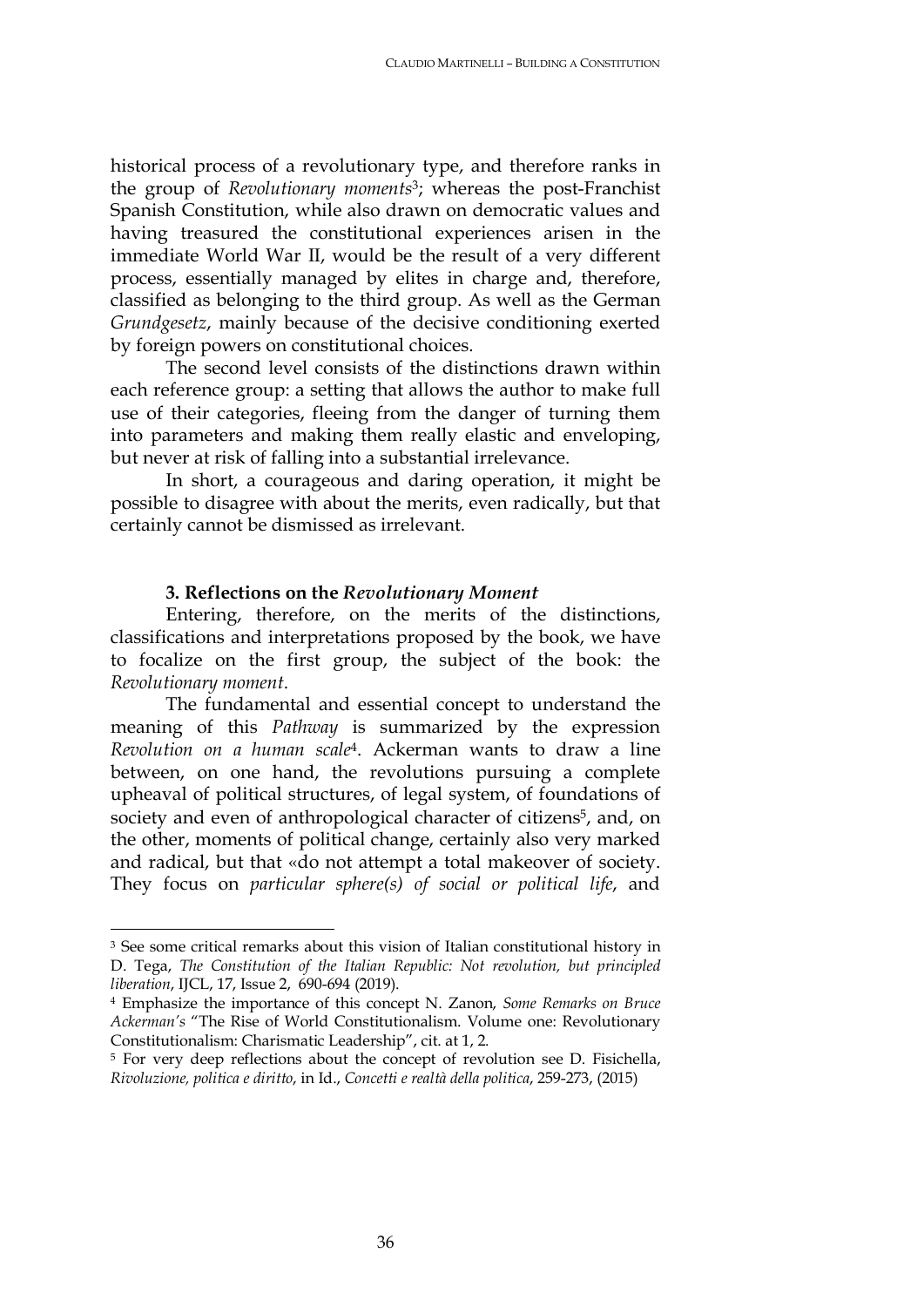mobilize activists to repudiate currently dominant beliefs and practices within *the target of revolutionary concern* while leaving intact prevailing mores in other spheres»<sup>6</sup>.

Therefore, a revolutionary process "with a human face", which pursues change but is respectful of some of the underlying elements that characterize society.

A journey that, in Ackerman's reconstruction, unifies three moments corresponding to three distinct political phases.

"Time one" sees the struggle between the new and the old, between change and repression. If forces of change impose themselves in this struggle, "Time two" will manifest itself, when the charismatic profile of the leaders and their ability to build a solid relationship with the population are decisive: «The experience of common sacrifice establishes a charismatic bond between revolutionary leaders and their followers that legitimates their new Constitutions»7.

The Constitution is the result of this new relationship between rulers and ruled determined by the fight against the previous regime. In Ackerman's vision, the constitutional text is important but, at this time, it is secondary to the strength of legitimacy that the revolutionary political class draws from that victorious struggle. A legitimization destined to fail as time passes because inevitably the revolutionary generation that made the revolution will eventually disappear: it will open "Time three", with a "legitimacy vacuum". Filling the emptiness will be the task of the second-generation revolutionaries, who will have to consolidate the new order but, of course*,* will no longer be able to count on a charismatic relationship with the people, because they didn't have a direct role in the fight against the past.

This theoretical scheme, rich of its peculiar characteristics and temporal scans, is lowered by Ackerman into twentieth century history and practice to include some revolutionary processes and to exclude others. Among the latter, of course, are those processes so totalitarian and fundamentalist that they do not have the characteristics of the "human scale", and which in fact have led to the establishment of authoritarian and autocratic regimes. Among the mentioned examples are both communist dictatorships, such as Stalinism and Maoism «who claimed

 <sup>6</sup> See *Chapter One: Constitutionalizing Revolution*, 28.

<sup>7</sup> See *Introduction: Pathways*, p. 8.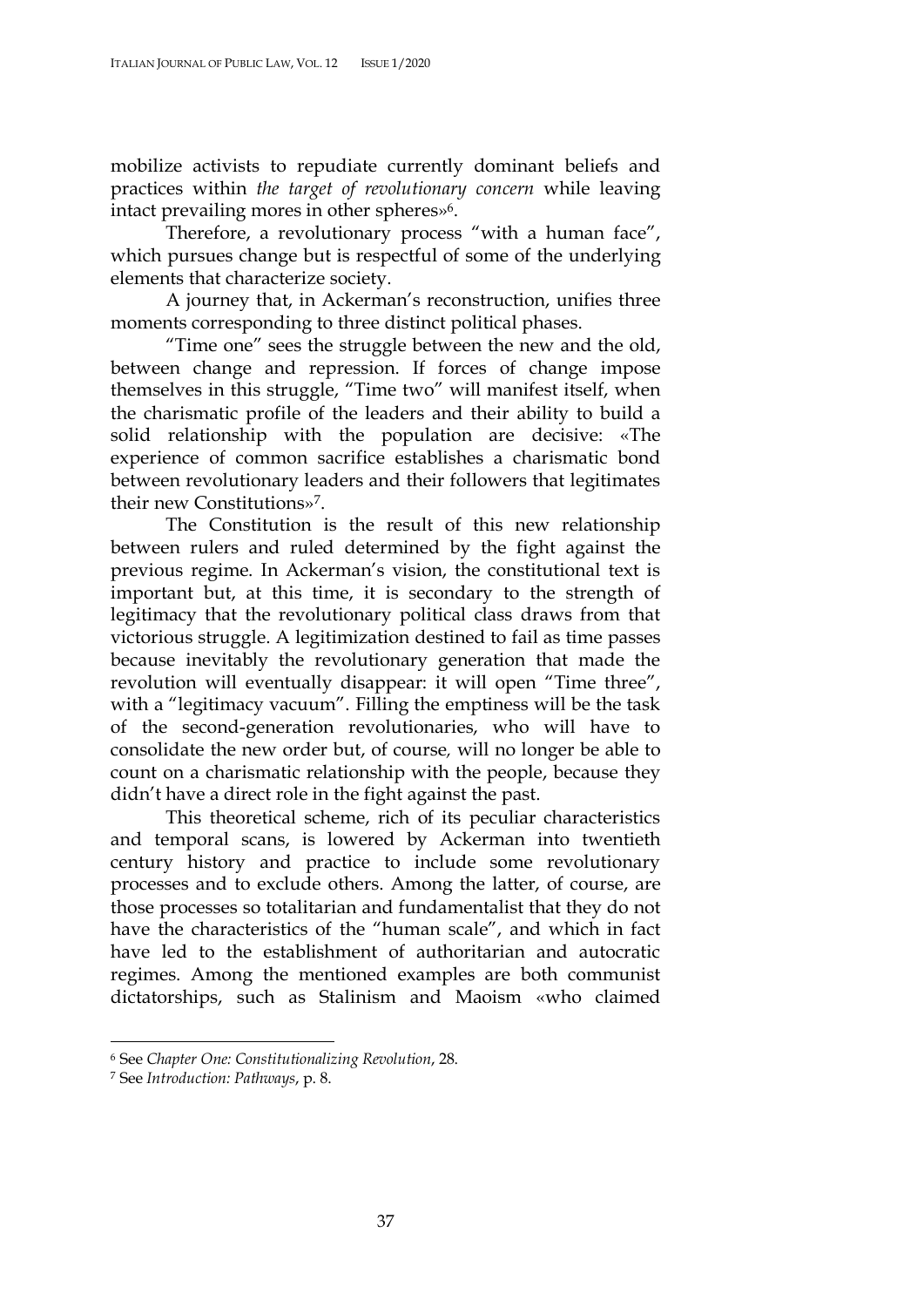"scientific" Marxism as a warrant for the death and degradation of tens of millions in the Party's struggle to assure the triumph of the Working Class», both Hitlerian Nazism, which «repudiated the Marxists' universalistic appeals to the workers of the world, but shared their belief that Party dictatorship was the only serious way to establish Heaven on Earth»8.

To these negative protagonists the author opposes historical examples that instead have seen the affirmation of a "Revolution on a human scale". He dedicates a chapter of the book to each episode, giving a large amount of space to describe the charismatic figures who, through their political action, have contributed decisively to the regime change. Here, then, are treated in the order chosen by the author, India of Gandhi and Nehru<sup>9</sup>, South Africa of Mandela, France of De Gaulle, Italy of De Gasperi, Poland of Walesa<sup>10</sup>, Burma of Aung San Suu Kyi, Israel of Ben-Gurion and Iran of Khomeini.

Well, facing a list like this I think it is possible to propose two observations of opposite sign.

On the one hand, we can only admire the effort of classification and synthesis put in place by the author. Ackerman tells us not all revolutions are the same, when it comes to conceptual premises, to the methodology adopted and the results achieved. Therefore, saying "revolution" is not enough to evoke a unique way to achieve a radical change of political regime or form of State.

On the other hand, however, we might express some misgivings about the heterogeneity of the processed category, especially in light of the historical examples recalled to fill it with content. The cases examined are obviously extremely different as for time, because they cover completely different historical moments; geopolitically, because they are located on three continents (Asia, Europe, Africa) that have little in common in terms of philosophical thought, social history and political culture;

 <sup>8</sup> See *Chapter One: Constitutionalizing Revolution*, p. 28.

<sup>9</sup> For a different approach to the Indian constitutional experience see A.K. Thiruvengadam, *Evaluating Bruce Ackerman's "Pathways to Constitutionalism" and India as an exemplar of "revolutionary constitutionalism on a human scale"*, IJCL, 17, Issue 2, 682-689 (2019).

<sup>10</sup> See some critical remarks in T.T. Koncewicz, *Understanding Polish Pacted (r)evolution(s) of 1989 and the politics of resentment of 2015-2018 and beyond*, IJCL, 17, Issue 2, 695-700 (2019).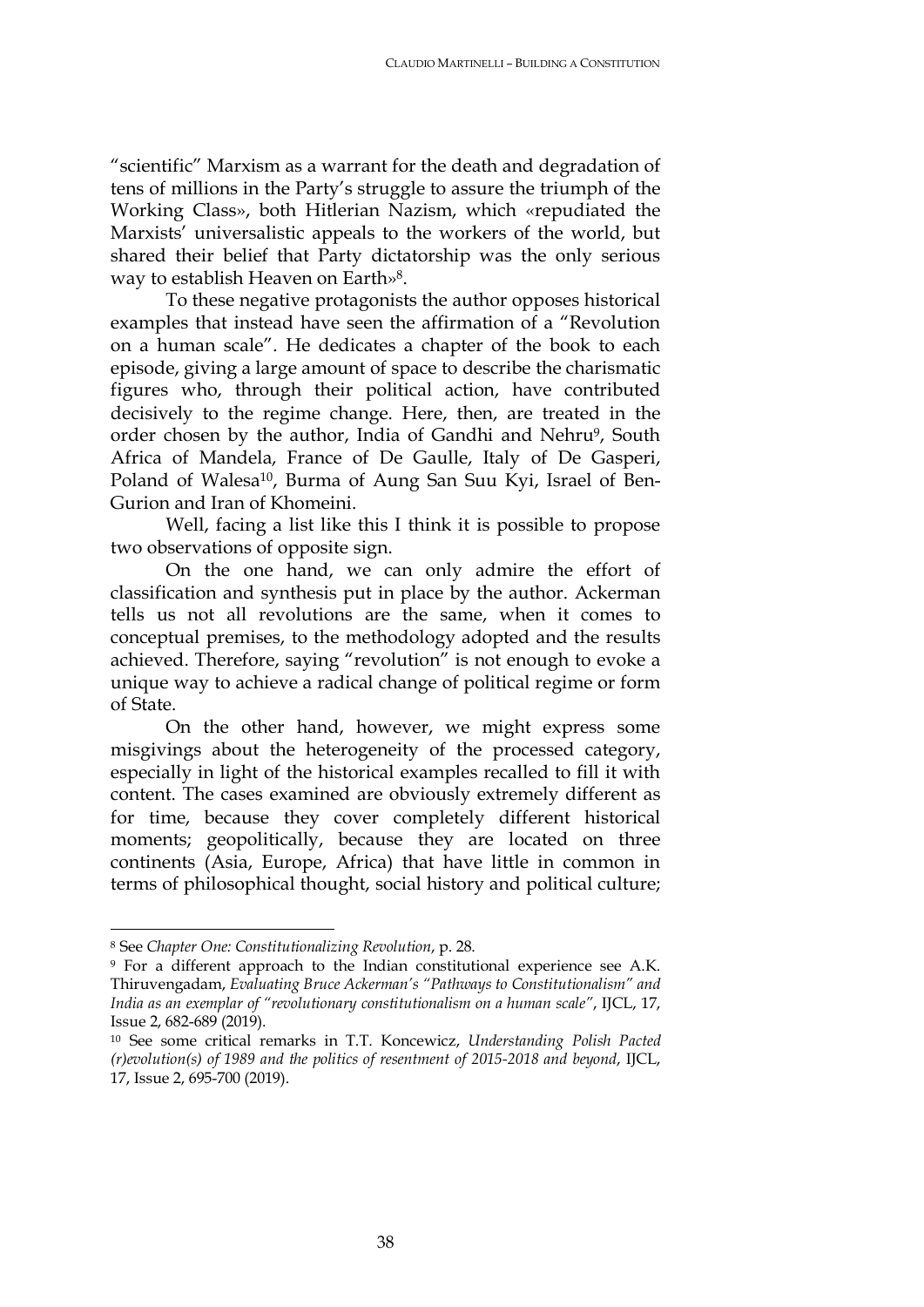and with respect to historical context, because every revolutionary moment occurs within the framework of well-defined specificities from nation to nation.

Not to mention the very different consequences of each process in terms of political and legal effects, particularly in relation to the fundamentals and history of constitutionalism. Just think of the abysmal difference between Israel and Iran from any point of view. Although the two countries are located in the same geographical quadrant, outside the proper field of the constitutional rule of law, the first is in fact a State that can be ascribed to the history of constitutionalism, while the second, although formally endowed with a constitutional Charter, it is essentially a theocracy denying the most elementary individual and collective freedoms, often using methods that bring it closer to those totalitarian States mentioned above.

And big doubts also arise in relation to the exemplification of charismatic leaders as leaders of revolution<sup>11</sup>. I take into account the two most problematic cases in my opinion.

Does De Gaulle's decisive role in opposing Nazism and the Vichy collaborationist regime make him a revolutionary? De Gaulle was a French nationalist, proud and energetic, son of an inclusive military culture throughout all the French national history: monarchist and republican, loyalist and revolutionary, conservative and progressive, traditionalist and rationalist, Christian and secular. A soldier who was never in harmony with the party system and parliamentary dialectic, but who always felt, during the war and in the post-war period, to embody the deep spirit of the nation, and to put himself at the service of the homeland precisely to assure it historical continuity and international prestige. Therefore, certainly a charismatic leader, able to establish a bond of trust directly with the people, a military and political leader capable of motivating troops and citizens, but hardly attributable to any category of revolutionary leadership. If anything, for ideological convictions and character disposition, a "restorer" of the lost dignity of the nation. Paradoxically, it could be argued that historically De Gaulle was a revolutionary for Algerians, for his decisive role in the recognition of the independence movement in the wider framework

 <sup>11</sup> For some remarks about how it is difficult to define what is a charismatic leader see A. Baraggia, *Recensione del libro di Bruce Ackerman,* Revolutionary Constitutions. Charismatic Leadership and the Rule of Law, cit. at 1, 5.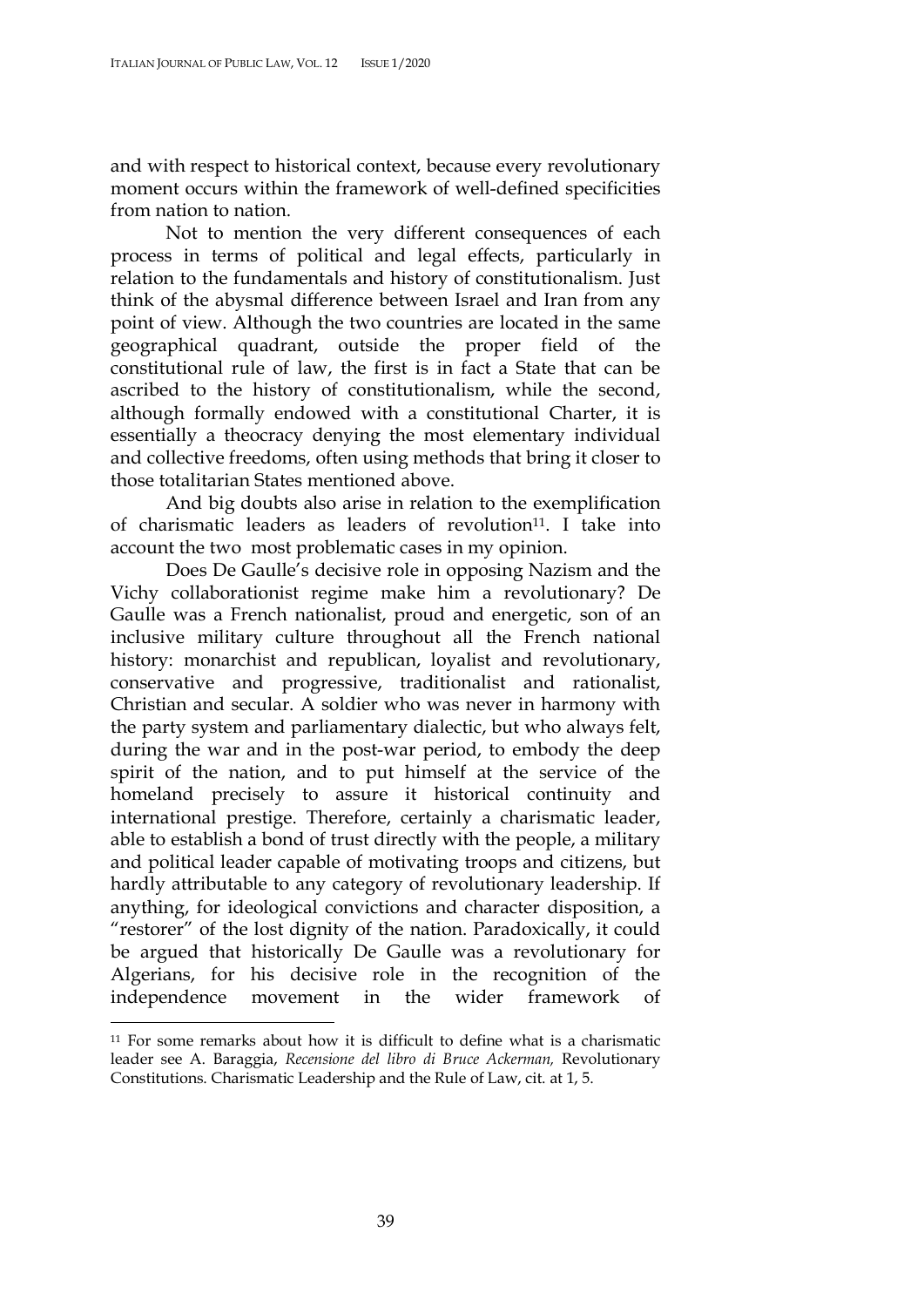decolonization, but from the French point of view his unique address was to preserve the homeland from the very serious risks of an authoritarian drift that the Algerian crisis was leading to.

Finally, for us Italians, I think it is very difficult to think of the figure of Alcide De Gasperi as a revolutionary, although with a human face. He is undoubtedly the most relevant political figure for post-war reconstruction, from all points of view: political, material and moral. A sincere democrat that had never come to terms with the previous regime, who knew how to manage the institutional and governmental transition, who, in the context of the Yalta balances, had the merit of consolidating as Western and Atlantic the geopolitical position of Italy, who laid the groundwork for the construction of European integration. His political action was never based on the claim of direct personal involvement in the end of Fascism, aware the historic turning point had been determined by the war power of the Anglo-American Allies and by action side-by-side of the various formations of the Italian Resistance to Nazi-Fascism. His political genius never resorted to charismatic elements because it was not his dimension. He was not a spellbinder of crowds, a rallyer in the square, a tribune of the plebs. He was a politician from Trentino, serious, demure and reserved, imbued with the characters of the mountain man who grew up in the Habsburg Empire. Deeply religious but firmly secular in his political action. He was even able to say many no, even to the Pope. In short, the opposite of modern populist leaders, an expression of a world that probably no longer exists, unfortunately. Therefore, a giant of Italian politics, by far the most eminent figure of the years between 1945 and 1954 (the year of death), a "builder" of the new constitutional order and a "reconstructor" of the Italian economic and social fabric.

## **4. The British Constitution as the most important example of** *Pragmatic Insiders Establishment*

Ackerman calls the British Constitution as a paradigmatic example of pragmatism by the insiders to lead the political change. Particularly, he describes the moment of the *Great Reform Act 1832* as paradigm of this way. And all the passages from constitutional monarchy to the parliamentary monarchy are full of legislative reforms and there are no break through moments. One of the most important is *Parliament Act 1911*.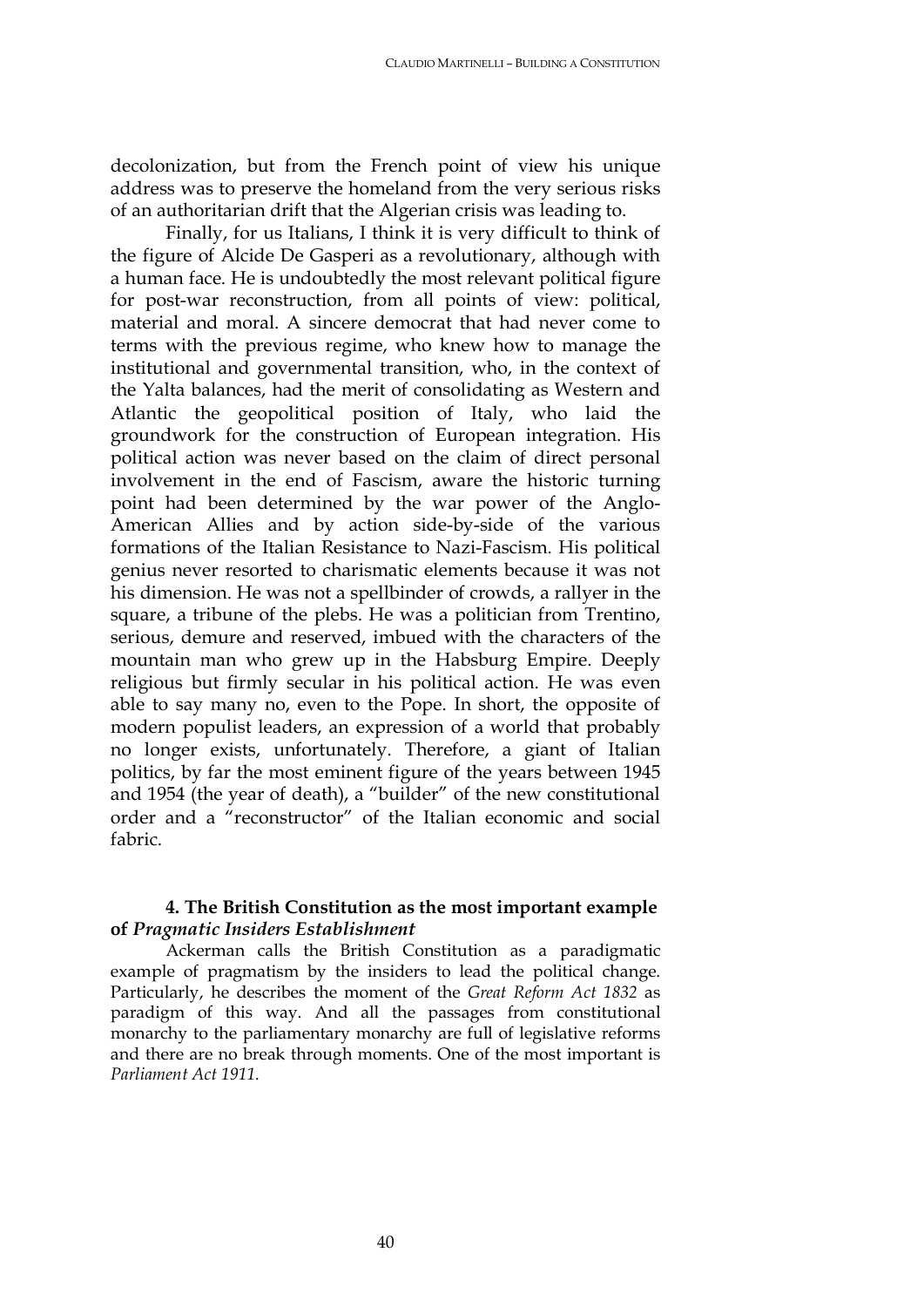It is true that the English constitutional history is an history of transformations and evolutions. I completely agree with the author when he writes: «These great reform statutes seem so different from revolutionary Constitutions that scholars often deny that the British have a constitution at all. This claim might make sense if "constitutionalism" designated a "one-size-fits-all" ideal-type. But this is precisely what I deny. Countries travelling down the establishment track do indeed place great value on achievements like the Parliament Act»12.

In Ackerman's view there is a correspondence between different types and different problems. About the second idealtype the most important problem is the *Dis-Establishment*.

Ackerman argues that in this type of constitutionalism «there is no room for judges to invalidate legislation by claiming that it violates fundamental principles established "by the People" at the Founding moment – for the simple reason that no such revolutionary transformations are recognized as legitimate. Instead, talk of "popular sovereignty" is dismissed as a legal fiction concealing the crucial role of statesman-like elites in the democratic process. On this understanding, voters confront competing Election Manifestos, prepared by leaders of rival political parties, describing their action plans if they gain support of the voters at the next election. When their party does indeed triumph on election day, its leaders have *earned* the democratic right to enact its manifesto into law»13.

I don't agree completely with the distinguish author about this sentence, particularly if it is linked to the British case of referendum, as it is done in the book.

The referendums have been accepted for a long time in the British constitution as a tool for resolving political-institutional issues. In 1890 Dicey published an article in which affirmed the theoretical and practical compatibility of the appeal to popular pronouncement with the foundations of the British constitution and its form of government based on supremacy of Parliament<sup>14</sup>. Dicey's opinion was based on two insights: the compatibility between representative and direct democracy is linked to the fact that the practical feasibility of the referendum remains in the discretionary determinations of Westminster; the popular

 <sup>12</sup> See *Introduction: Pathways*, p. 5.

<sup>13</sup> See *Introduction: Pathways*, p. 10.

<sup>14</sup> See A.V. Dicey, *Ought the Referendum to be introduced in England?*, in *Contemporary Review*, 57, 489-511 (1890).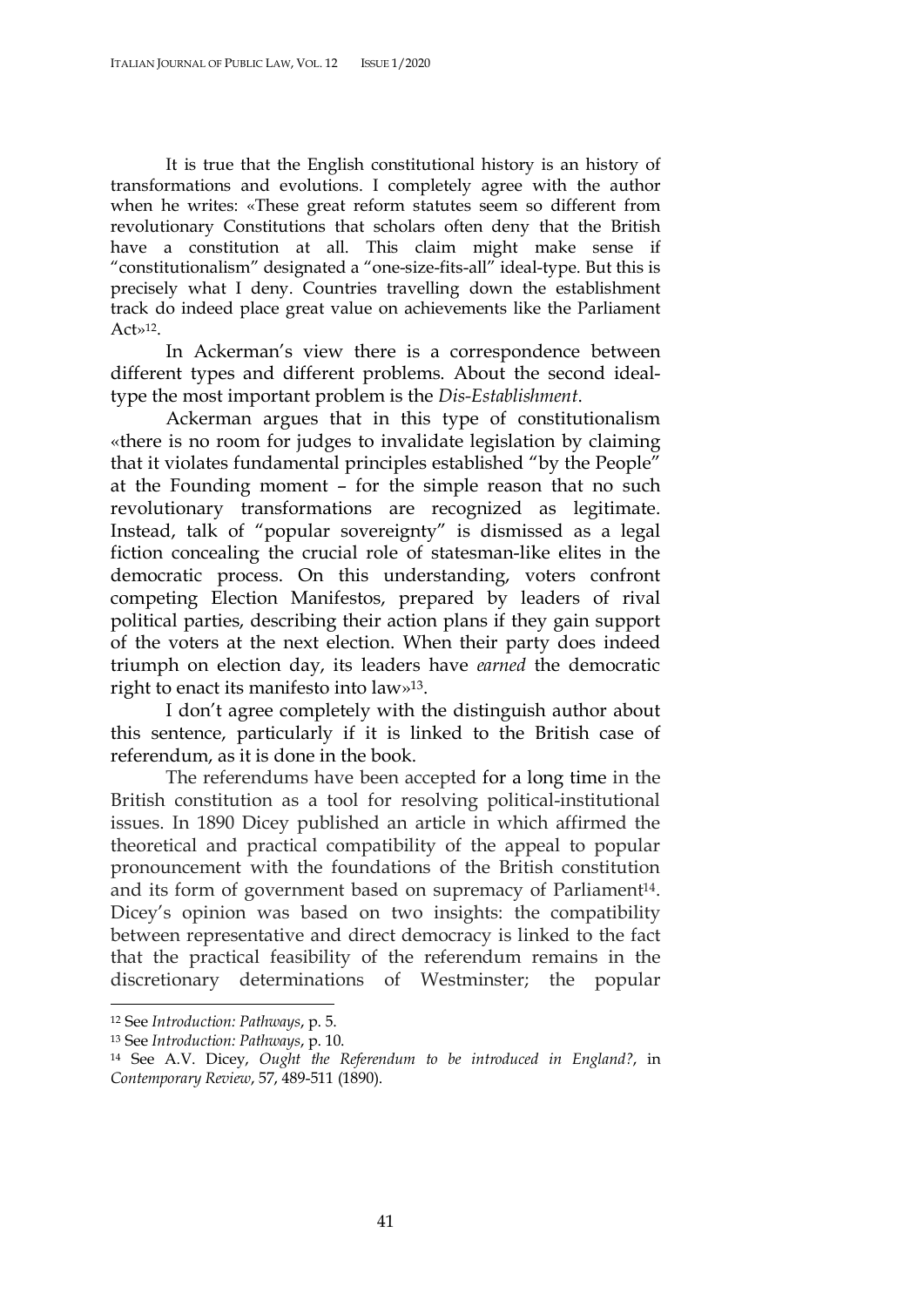referendum should be used only where the political system, facing up particularly delicate institutional crossroads, is unable to keep widely shared decisions. And actually since the Seventies of the twentieth century it has been widely practiced in these terms.

Therefore, I believe we can say that in the British Constitution there is not a dualism between representative and direct democracy because the most important decisions to resort to this tool remain inside the relationships between Parliament and Government.

About the nature of Brexit referendum the starting point is that the Parliament addresses the electoral body by delegating, in the specific case, a power that belongs to  $it^{15}$ . And it does so by asking voters for a political pronouncement which content will direct the subsequent determinations of the representative bodies, primarily the Parliament itself. It is, therefore, a very strong political decision.

As it is well known, the Brexit affair after the celebration of the referendum has triggered a complex judicial question. In the so-called *Miller Case* the Supreme Court of the United Kingdom widely argued about the nature of referendum.

Well, at a crucial point the effects of each particular referendum are said to depend on the provisions contained in the law establishing the referendum itself<sup>16</sup>. This rule may regulate the legal consequences of the popular consultation or may refrain from doing so. For example, both in the case of the first Brexit referendum, in 1975, and in the second one in 2016, the law did not regulate the consequences of a result in favour of Brexit. While, for example, in the case of the electoral system referendum in 2011, the mandatory profile of the popular vote was previously governed by the Parliament, which had written a law establishing the electoral rules of the new AV system, to be applied only if this option had prevailed. But it is clear that this procedure could not be followed in the two consultations concerning the Brexit issue, since the concrete consequences of that decision did not belong to the free determinations of Westminster but were entrusted to the negotiating table with the European institutions.

 <sup>15</sup> On Brexit referendum see, if you wish, C. Martinelli, *L'Isola e il Continente: un matrimonio d'interesse e un divorzio complicato. Dai discorsi di Churchill alle sentenze Brexit*, in Id. (ed.), *Il referendum Brexit e le sue ricadute costituzionali*, 9-62. (2017).

<sup>16</sup> See [2017] UKSC 5, par. 118.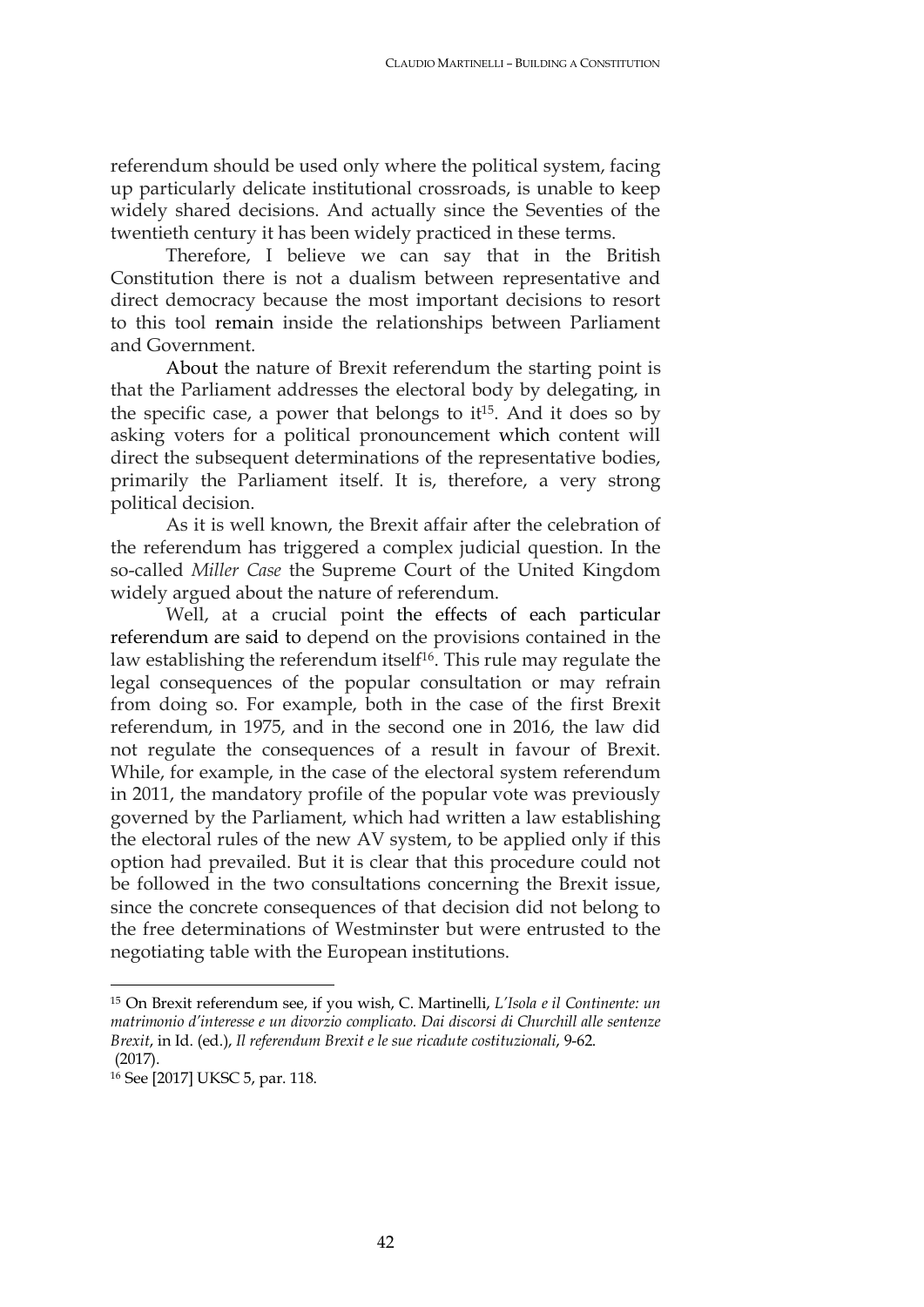Therefore, the Court observes that «Where, as in this case, implementation of a referendum result requires a change in the law of the land, and statute has not provided for that change, the change in the law must be made in the only way in which the UK constitution permits, namely through Parliamentary legislation»17. Therefore, the political decision of the electoral body, to produce concrete effects on the legal system, subsequently needs transforming in juridical acts.

In conclusion, I believe that in the modern British Constitution the use of the referendum can be criticized in terms of political opportunity but I do not think it could be the origin of a constitutional crisis. The referendum can provide a lot of consequences and it is possible to consider them as constitutional crises, but they are consequences of a big political mistake and not a direct consequences of the use of this tool. In fact, the same problem could be provided by a parliamentary decision to leave the European Union.

So, in this context, the future of British Constitutionalism is full of question marks, someone very dangerous too. I hope it will not run towards a revolutionary moment, but it will remain the most important example of the second ideal-type.

#### **5. The European Union and the** *Elitist Pathway*

Among the examples of building a new order through the third ideal-type, the model called *elite construction*, Ackerman inserts the European Union.

The author notes that the fundamental steps of European integration have been drawn up and decided only in a context of agreements between the political classes. This specific character is evident in comparison with the training process of the United States. The latter experienced in the 18th century their decisive *revolutionary moment*, and «from the Founding onward, the revolutionary paradigm has remained central to the American experience – with mobilized political movements repeatedly transforming fundamental principles during Reconstruction, the New Deal, and the Civil Rights Revolution»18.

 <sup>17</sup> See [2017] UKSC 5, par. 121.

<sup>18</sup> See the *Introduction: Pathways*, p. 22.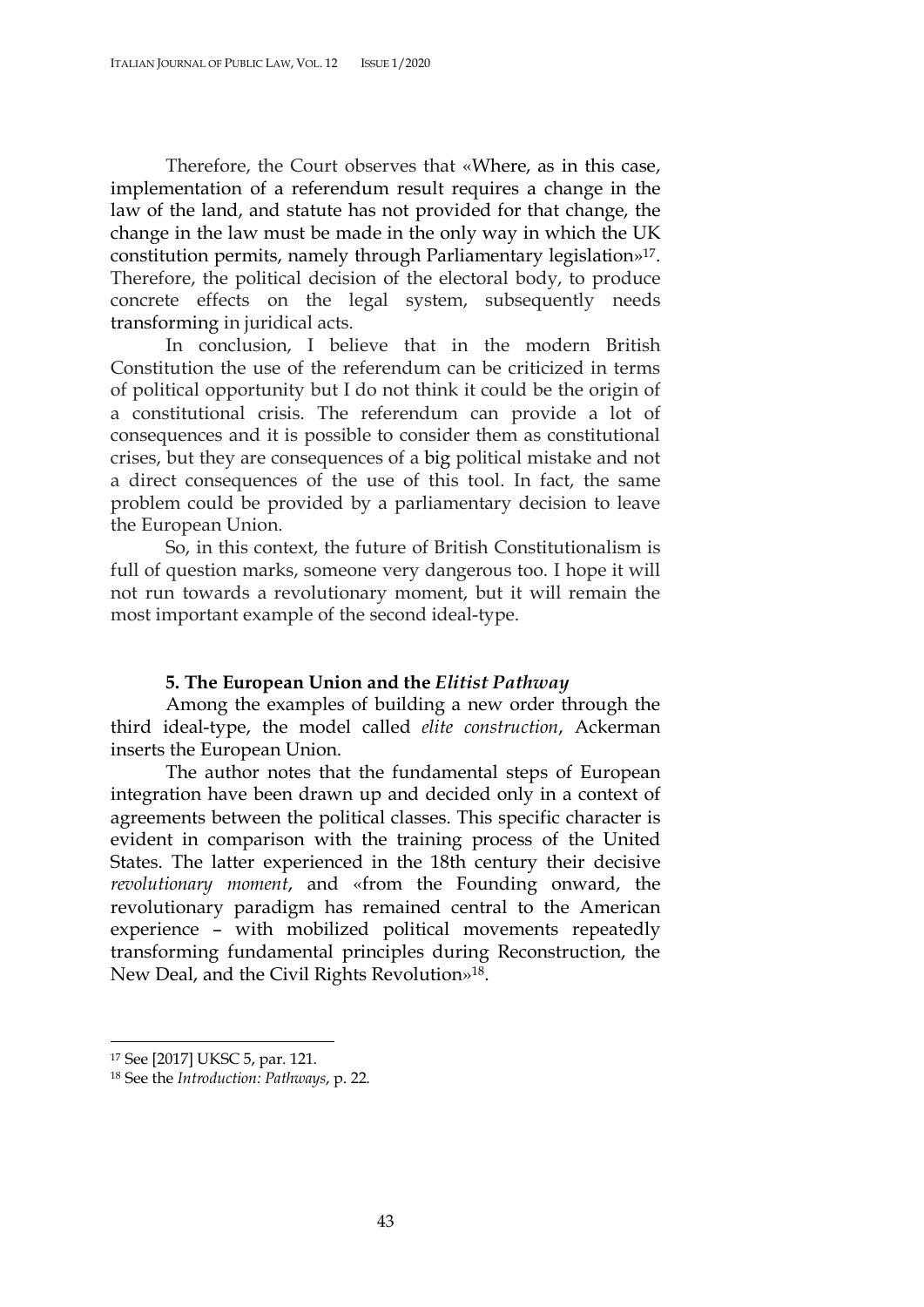This historical element has solved forever the problem of the definition of *legitimacy* in the USA, while the European Union has always suffered from it precisely because of the lack of popular involvement, repeated over the decades.

In addition, it should be considered a second reason of differentiation with respect to the North American experience. The EU is made up of States that have had a completely different training process, as is evident precisely from the varied membership of the three ideal types proposed by Ackerman. Among others, as we know, France and Italy fall into the first, the United Kingdom is placed in the second, Germany and Spain in the third. Of course, the United States does not know this kind of heterogeneity and thanks to the common paradigm they are able to find a unified direction to cope with problems and critical moments. On the contrary, the layered unevenness that the European Union has always suffered is the key point in understanding the difficulties it faces in dealing with crises: «Since member States emerge from different paradigms, they don't even converge on the appropriate path to take in resolving the crises that threaten to rip the Union apart – with Germany, France/Italy and Great Britain predisposed to respond very differently to common problems»19.

According to Ackerman, all these peculiarities make the European Union a "unicum" in the panorama of the great institutional federations of history, but they also contribute to undermining its solidity. The European political classes do not understand that as long as they continue to think in terms of summit agreements and not of people's involvement in the most important decisions, the Community institutions will continue to be weak because they are considered distant precisely by those peoples they would like to represent. An example of this detachment are the Lisbon Treaties, because once again an expression of the exclusive will of the elites, with an aggravating factor: in that case even giving the impression they wanted to circumvent the substance of the rejection of the European Constitution caused by French and Dutch referendums in 200520. The outcome «is allowing rising protest movements to present the

 <sup>19</sup> Idem.

<sup>20</sup> See, in accordance with this picture, N. Zanon, *Some Remarks on Bruce Ackerman's* "The Rise of World Constitutionalism. Volume one: Revolutionary Constitutionalism: Charismatic Leadership", cit. at 1, 5.